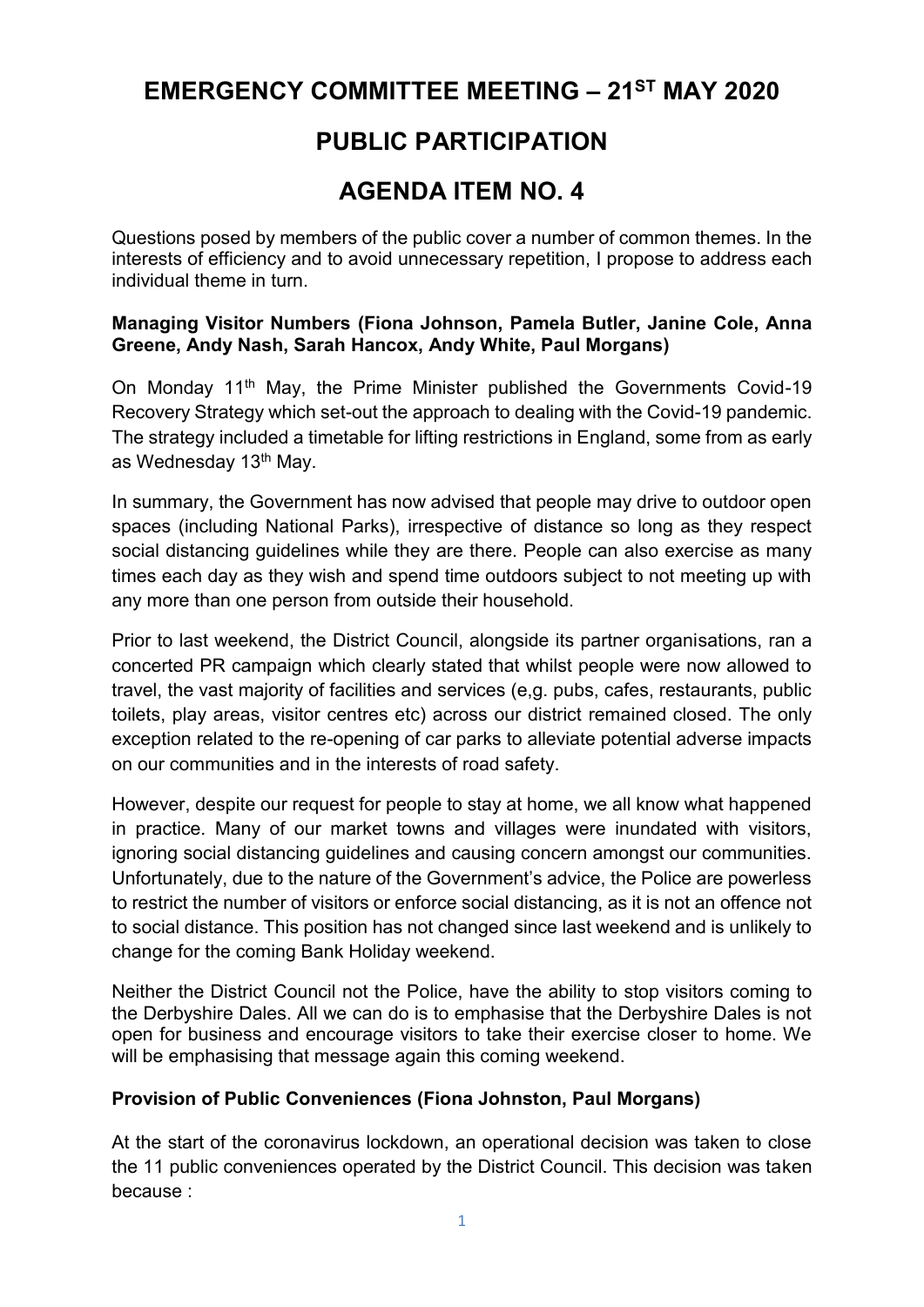- There is significant potential for Covid-19 transmission in such areas (seats, door handles, wash basins, taps etc).
- Unlike toilets in hospitals or supermarkets, our public toilets are in uncontrolled environments, with open access. Queueing systems to manage crowds would need to be installed, and managed, at peak times. Portaloos pose the same health risks.
- We could not guarantee the safety of members of the public using our facilities due to our inability to clean as frequently as would be required;
- We could not guarantee the safety of our staff who have to clean such facilities in terms of PPE, hygiene etc;
- We acted collectively with other partner agencies, to emphasise that the Derbyshire Dales is not open for business as normal.

In considering our position for the coming weekend, we have invited the views of four of the larger councils who were the main focus of visitor pressures last weekend. They have provided mixed responses. Three want the toilets to stay closed - including Matlock Bath Parish Council - while another wants them reopened.

The Council have asked itself this question: What has changed from last weekend to justify a change in position? The only consideration now brought into play are claims that people were relieving themselves in the streets last weekend. Whilst this was reported across social media, the District Council did not receive a single request for service to clean-up any areas and the Police have since advised that such claims were not widespread. It is therefore difficult to assess the full extent of this; however it is acknowledged that a single incident in itself is unacceptable.

Whilst it is clearly undesirable that people should conduct themselves in this way, it would not justify a significant change in our position to protect - as a priority - the health and welfare of the public and our staff.

In addition to the above, there are increasing concerns nationally and regionally that the R-value is showing signs of increasing at a time when the full impact of the relaxed measures will not be evident for a further 2 – 3 weeks.

In the circumstances, it is considered to be premature to re-open public toilet facilities as we cannot guarantee the safety of the public or our workforce.

Risk assessments are in progress to consider the measures that would need to be put in place to re-open any toilets. That cannot, however, be this weekend.

### **Businesses Operating (Sarah Hancox)**

The Regulations that were brought in to respond to the pandemic have always been clear that takeaway food and drink premises could remain open during lockdown. This includes ice cream vans. Many chose not to open during the initial phase of the disease but are now beginning to reopen. The Regulations are clear that any food or drink purchased from those businesses must be consumed off the premises. This prohibits consumption at tables or benches sited on the premises, but does not require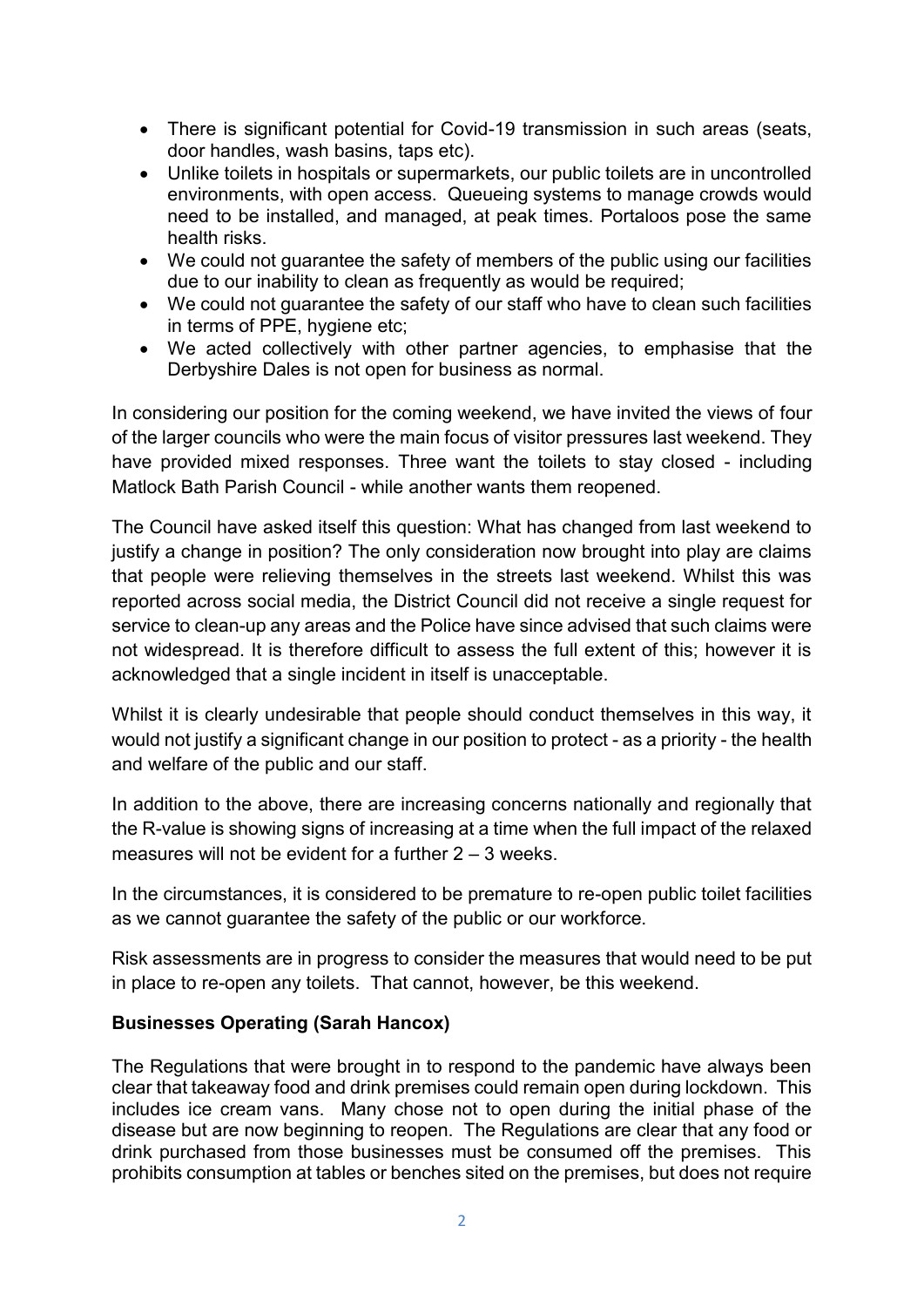that food must be taken home for consumption. Therefore if the food or drink is consumed at a table off the premises the business will have complied with the law.

Advice for businesses operating takeaways is available on the Council's website and in person, on request. Council officers are also authorised to enforce the business closure elements of the Regulations and work alongside police and trading standards officers to do so. If there are any concerns that businesses are not operating in accordance with the law, these may be reported at [licensing@derbyshiredales.gov.uk](mailto:licensing@derbyshiredales.gov.uk) from where appropriate action will be co-ordinated.

#### **Resumption of Garden Waste Collection Service (Gillian Beer, Bruce Field, Roger Morton, Mrs. Clifton)**

On behalf of the Council and its waste collection partner, Serco, we apologise for the temporary disruption of the garden waste service. The impact of the COVID-19 outbreak and the need to adhere to the Governments Social Distancing guidance has reduced Serco's capacity to deliver a full service. Our Officer have however, continued to work with Serco in exploring options to restore the service – as you will see from this evening's report.

There have been suggestions that the service could operate on a monthly basis, rather than the proposed fortnightly collection. This option was considered, but this approach is unlikely to address the expected high levels of garden waste already waiting for collection, and would ultimately increase the amount of time it would take to move back to 'normal' collection rounds.

With regards to the suggestion of residents paying an additional fee for the restoration of the service, we do not feel this is appropriate approach. The temporary cessation of the service is a district wide issue and there are residents who will need collection but cannot afford to pay an extra direct fee for this service.

#### **Food Waste Collection Service (Claire Cadogan, Jackie Brown)**

We apologise that the food waste service has been slightly disrupted by the current Pandemic. The food waste will continue to be fortnightly alongside your grey bin as has been the case for several weeks. We will review the food waste service once we have had six weeks' of garden waste collections in place.

Unfortunately, the usual Spring delivery of free biodegradeable food bags is suspended until further notice. If you are running out of the food bags that we supply then, in the current circumstances, we are happy for people to put food waste direct into their kerbside caddy (it would be good if you could wash it out afterwards) or add their kitchen caddy to the kerbside collection. You can also use any biodegradeable bag that conforms to BS:EN13432 standard, displaying the logo shown below:-